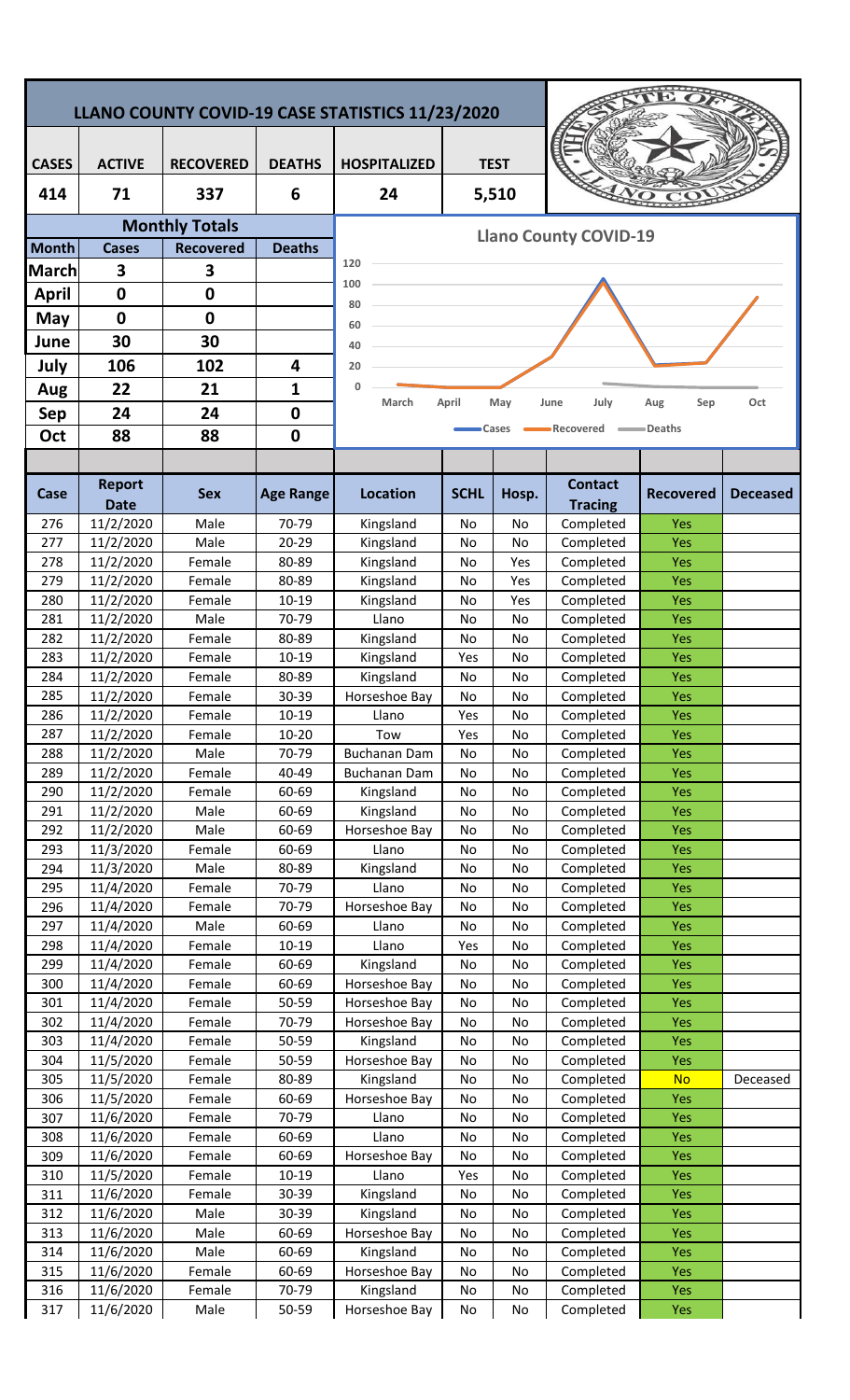| 318 | 11/6/2020  | Male   | 50-59     | Kingsland            | No  | No  | Completed | Yes        |  |
|-----|------------|--------|-----------|----------------------|-----|-----|-----------|------------|--|
| 319 | 11/6/2020  | Female | 40-49     | Kingsland            | No  | No  | Completed | Yes        |  |
| 320 | 11/6/2020  | Female | 70-79     | Kingsland            | No  | No  | Completed | Yes        |  |
| 321 | 11/4/2020  | Female | $10 - 19$ | <b>Buchanan Dam</b>  | Yes | No  | Completed | Yes        |  |
|     |            |        |           |                      |     |     |           |            |  |
| 322 | 11/7/2020  | Male   | 70-79     | Llano                | No  | No  | Completed | Yes        |  |
| 323 | 11/7/2020  | Female | 60-69     | Horseshoe Bay        | No  | No  | Completed | Yes        |  |
| 324 | 11/7/2020  | Male   | 60-69     | Horseshoe Bay        | No  | No  | Completed | Yes        |  |
| 325 | 11/8/2020  | Female | 60-69     | Kingsland            | No  | No  | Completed | Yes        |  |
| 326 | 11/9/2020  | Female | 20-29     | Horseshoe Bay        | No  | No  | Completed | Yes        |  |
| 327 | 11/9/2020  | Female | 60-69     | Llano                | No  | No  | Completed | Yes        |  |
| 328 | 11/9/2020  | Female | 70-79     | Buchanan Dam         | No  | No  | Completed | Yes        |  |
| 329 | 11/9/2020  | Female | 50-59     | Kingsland            | No  | No  | Completed | Yes        |  |
| 330 | 11/10/0202 | Female | 80-89     | Horseshoe Bay        | No  | No  | Completed | Yes        |  |
| 331 | 11/11/2020 | Male   | 10-19     | Llano                | Yes | No  | Completed | Yes        |  |
|     |            | Male   |           | Horseshoe Bay        |     |     |           |            |  |
| 332 | 11/11/2020 |        | 70-79     |                      | No  | No  | Completed | <b>Yes</b> |  |
| 333 | 11/11/2020 | Male   | 50-59     | Horseshoe Bay        | No  | Yes | Completed | <b>No</b>  |  |
| 334 | 11/11/2020 | Male   | $20 - 29$ | Horseshoe Bay        | No  | No  | Completed | Yes        |  |
| 335 | 11/11/2020 | Female | 50-59     | Horseshoe Bay        | No  | No  | Completed | Yes        |  |
| 336 | 11/11/2020 | Male   | 70-79     | Llano                | No  | No  | Completed | Yes        |  |
| 337 | 11/11/2020 | Female | 70-79     | Llano                | No  | No  | Completed | Yes        |  |
| 338 | 11/11/2020 | Male   | 60-69     | Horseshoe Bay        | No  | No  | Completed | Yes        |  |
| 339 | 11/12/2020 | Female | 50-59     | <b>Buchanan Dam</b>  | No  | No  | Completed | Yes        |  |
| 340 | 11/12/2020 | Male   | 40-49     | Tow                  | No  | No  | Completed | Yes        |  |
| 341 | 11/12/2020 | Male   | $10 - 19$ | Llano                | Yes | No  | Completed | Yes        |  |
| 342 | 11/12/2020 | Female | $10 - 19$ | Kingsland            | No  | Yes | Completed | <b>No</b>  |  |
|     |            |        |           |                      |     |     |           |            |  |
| 343 | 11/12/2020 | Female | 50-59     | Kingsland            | No  | No  | Completed | Yes        |  |
| 344 | 11/12/2020 | Female | $10 - 19$ | Llano                | Yes | No  | Completed | <b>Yes</b> |  |
| 345 | 11/13/2020 | Female | 40-49     | Llano                | No  | No  | Completed | <b>No</b>  |  |
| 346 | 11/13/2020 | Female | 50-59     | Sunrise Beach        | No  | No  | Completed | <b>No</b>  |  |
| 347 | 11/13/2020 | Female | 60-69     | Llano                | No  | No  | Completed | <b>No</b>  |  |
| 348 | 11/12/2020 | Female | 70-79     | Kingsland            | No  | No  | Completed | Yes        |  |
| 349 | 11/13/2020 | Female | 60-69     | Horseshoe Bay        | No  | No  | Completed | <b>No</b>  |  |
| 350 | 11/13/2020 | Male   | 60-60     | Kingsland            | Νo  | Νo  | Completed | <u>No</u>  |  |
| 351 | 11/14/2020 | Female | 30-39     | Llano                | Yes | No  | Completed | <b>No</b>  |  |
| 352 | 11/16/2020 | Female | 70-79     | Kingland             | No  | No  | Completed | <b>No</b>  |  |
| 353 | 11/16/2020 | Female | 20-29     | Horseshoe Bay        | No  | No  | Completed | <b>No</b>  |  |
|     |            |        | $10 - 19$ |                      |     |     | Completed | <b>No</b>  |  |
| 354 | 11/16/2020 | Male   |           | Kingsland            | Yes | No  |           |            |  |
| 355 | 11/16/0202 | Male   | 80-89     | Kingland             | No  | No  | Completed | <b>No</b>  |  |
| 356 | 11/16/2020 | Male   | 10-19     | Kingsland            | No  | No  | Completed | <b>No</b>  |  |
| 357 | 11/16/2020 | Female | 70-79     | Kingsland            | No  | No  | Completed | <b>No</b>  |  |
| 358 | 11/16/2020 | Male   | 70-79     | <b>Buchanan Dam</b>  | No  | No  | Completed | <b>No</b>  |  |
| 359 | 11/13/2020 | Female | 80-89     | Horseshoe Bay        | No  | No  | Completed | <b>No</b>  |  |
| 360 | 11/16/2020 | Male   | 10-19     | Kingsland            | Yes | No  | Completed | <b>No</b>  |  |
| 361 | 11/16/2020 | Female | 10-19     | Llano                | Yes | No  | Completed | <b>No</b>  |  |
| 362 | 11/16/2020 | Female | 50-59     | Llano                | No  | No  | Completed | <b>No</b>  |  |
| 363 | 11/16/2020 | Female | 10-19     | Kingsland            | Yes | No  | Completed | <b>No</b>  |  |
| 364 | 11/16/2020 | Female | 60-69     | Horseshoe Bay        | No  | No  | Completed | <b>No</b>  |  |
|     |            | Male   |           |                      |     |     |           | <b>No</b>  |  |
| 365 | 11/16/2020 |        | $10 - 19$ | Kingsland            | No  | No  | Completed |            |  |
| 366 | 11/16/2020 | Female | 70-79     | Kingsland            | No  | No  | Completed | <b>No</b>  |  |
| 367 | 11/16/2020 | Male   | 60-69     | Horseshoe Bay        | No  | No  | Completed | <b>No</b>  |  |
| 368 | 11/16/2020 | Male   | 40-49     | Llano                | Yes | No  | Completed | <b>No</b>  |  |
| 369 | 11/16/2020 | Female | 50-59     | Llano                | Yes | No  | Completed | <b>No</b>  |  |
| 370 | 11/16/2020 | Female | 60-69     | Llano                | No  | No  | Completed | <b>No</b>  |  |
| 371 | 11/16/2020 | Male   | 40-49     | Kingsland            | No  | No  | Completed | <b>No</b>  |  |
| 372 | 11/16/2020 | Male   | 60-69     | Llano                | No  | No  | Completed | <b>No</b>  |  |
| 373 | 11/16/2020 | Female | 50-59     | Llano                | No  | No  | Completed | <b>No</b>  |  |
| 374 | 11/16/2020 | Male   | 10-19     | <b>Buchanan Dam</b>  | Yes | No  | Completed | <b>No</b>  |  |
| 375 | 11/16/2020 | Male   | 50-59     | Kingsland            | No  | No  | Completed | <b>No</b>  |  |
| 376 | 11/17/2020 | Male   | 80-89     | Horseshoe Bay        | No  | No  | Completed | <b>No</b>  |  |
|     |            |        |           |                      |     |     |           |            |  |
| 377 | 11/17/2020 | Female | 70-79     | <b>Valley Spring</b> | No  | No  | Completed | <b>No</b>  |  |
| 378 | 11/17/2020 | Female | $20 - 29$ | Llano                | No  | No  | Completed | <b>No</b>  |  |
| 379 | 11/17/2020 | Female | 90-99     | Kingsland            | No  | No  | Completed | <b>No</b>  |  |
| 380 | 11/17/2020 | Female | 60-69     | Llano                | No  | No  | Completed | <b>No</b>  |  |
| 381 | 11/17/2020 | Female | 50-59     | Horseshoe Bay        | No  | No  | Completed | <b>No</b>  |  |
| 382 | 11/18/2020 | Male   | 60-69     | Horseshoe Bay        | No  | No  | Completed | <b>No</b>  |  |